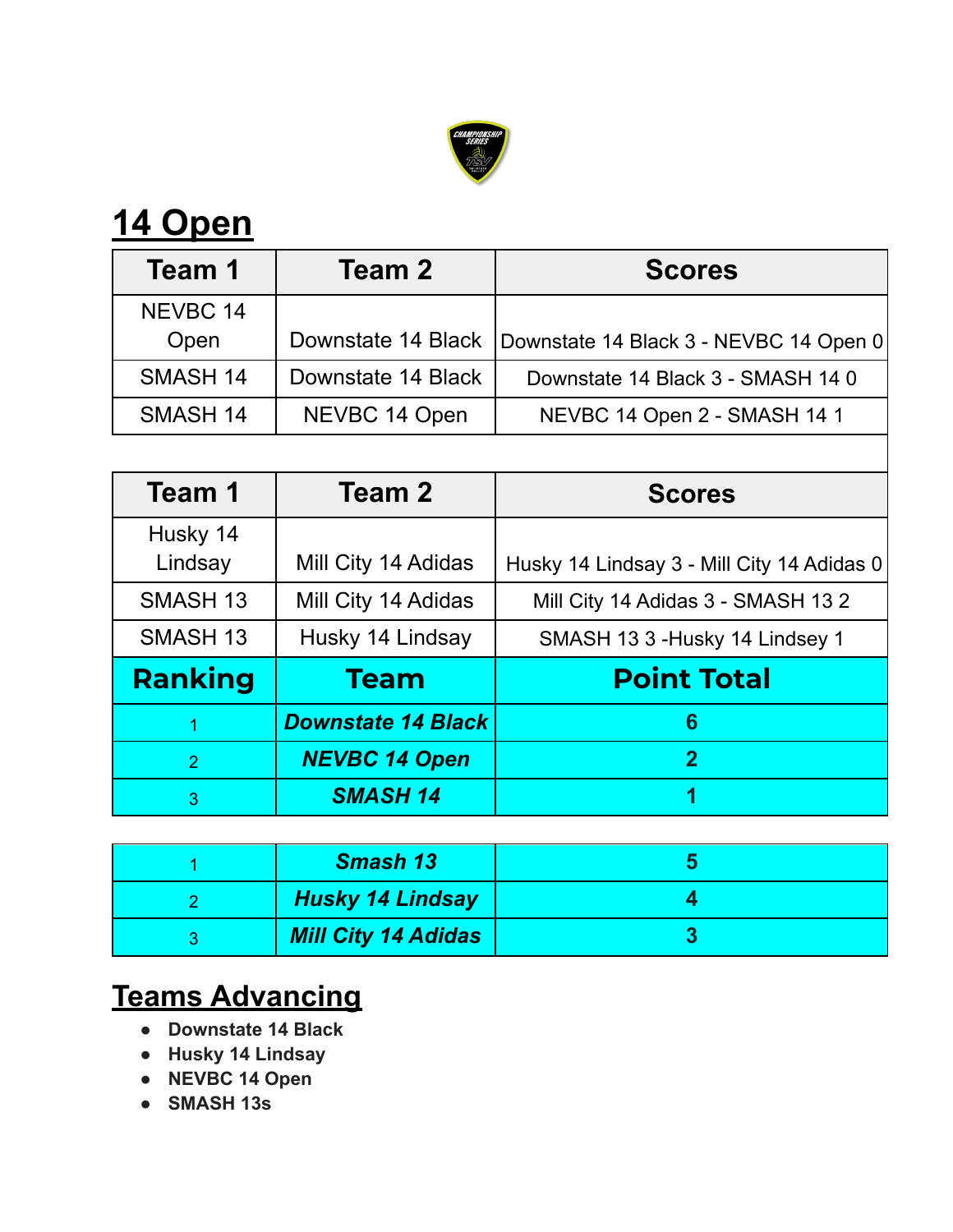| Team 1          | Team 2          | <b>Scores</b>                     |
|-----------------|-----------------|-----------------------------------|
|                 |                 | NEVBC 15 Open 3 - Husky 15 Donnie |
| NEVBC 15 Open   | Husky 15 Donnie |                                   |
| <b>GVC 15-1</b> | Husky 15 Donnie | Husky 15 Donnie 3 - GVC 15-1 1    |
| NEVBC 15 Open   | <b>GVC 15-1</b> | NEVBC 15 Open 3 - GVC 15-1 0      |

| Team 2<br>Team 1   |                    | <b>Scores</b>                     |
|--------------------|--------------------|-----------------------------------|
| <b>SMASH 15</b>    | Husky 15 Bobby     | SMASH 15 3- Husky 15 Bobby 1      |
|                    |                    | Downstate 15 Black 3.- Husky 15   |
| Downstate 15 Black | Husky 15 Bobby     | Bobby 0                           |
| <b>SMASH 15</b>    | Downstate 15 Black | Downstate 15 Black 3 - SMASH 15 1 |

| Ranking | <b>Team</b>            | <b>Point Total</b> |
|---------|------------------------|--------------------|
|         | <b>NEVBC 15 Open</b>   |                    |
|         | <b>Husky 15 Donnie</b> |                    |
|         | <b>GVC 15-1</b>        |                    |

| <b>Downstate</b>      |  |
|-----------------------|--|
| <b>Smash 15s</b>      |  |
| <b>Husky 15 Bobby</b> |  |

## **Teams Advancing**

- **● NEVBC 15 Open**
- **● Downstate 15 Black**
- **● SMASH 15s**
- **● Husky 15 Donnie**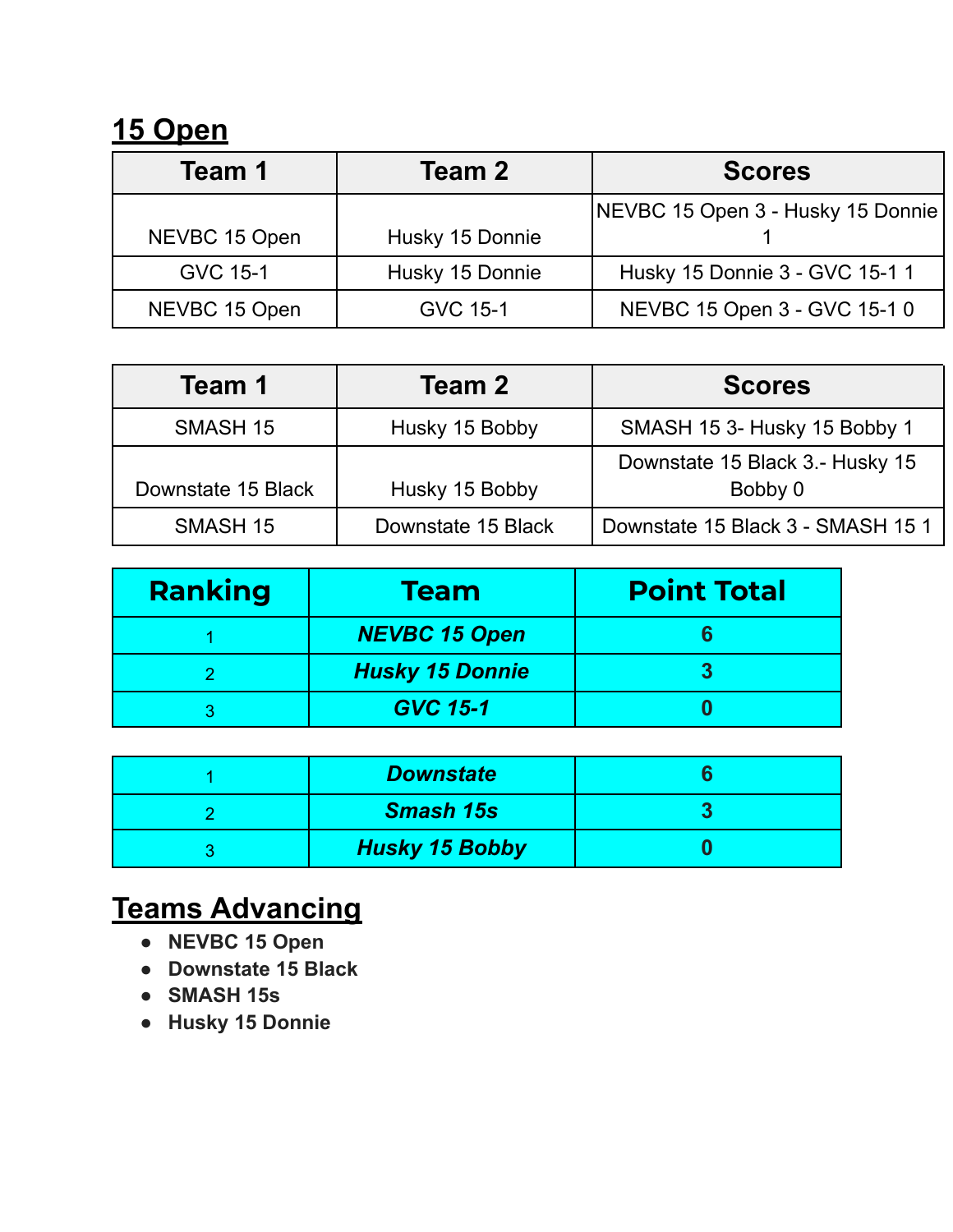| Team 1                        | Team 2                     | <b>Scores</b>                           |
|-------------------------------|----------------------------|-----------------------------------------|
| <b>SMASH 16</b>               | <b>SMASH 16-2</b>          | <b>SMASH 16 2 - SMASH 16-20</b>         |
| <b>SMASH 16</b>               | <b>Mill City 16 Adidas</b> | Mill City 16 Adidas 2 - SMASH 16 1      |
| <b>NEVBC 16 Open</b>          | <b>SMASH 16-2</b>          | <b>NEVBC 16 Open 2 - SMASH 16-2 1</b>   |
| <b>SMASH 16</b>               | <b>Husky 16 Tony</b>       | SMASH 162 - Husky 16 Tony 0             |
| <b>SMASH 16</b>               | <b>NEVBC 16 Open</b>       | SMASH 16 2 - NEVBC 16 Open 0            |
|                               |                            |                                         |
| Team 1                        | Team 2                     | <b>Scores</b>                           |
| <b>NEVBC 16 Open</b>          | <b>Husky 16 Tony</b>       | Husky 16 Tony 2 - NEVBC 16 Open 1       |
| <b>Husky 16 Tony</b>          | <b>SMASH 16-2</b>          | <b>SMASH 16-2 2 - Husky 16 Tony 0</b>   |
| Mill City 16<br><b>Adidas</b> | <b>Husky 16 Tony</b>       | Husky 16 Tony 2 - Mill City 16 Adidas 0 |
| <b>NEVBC 16 Open</b>          | <b>Mill City 16 Adidas</b> | Mill City 16 Adidas 2 - NEVBC 16 Open 0 |
| Mill City 16<br><b>Adidas</b> | <b>SMASH 16-2</b>          | SMASH 16-2 2 - Mill City 16 Adidas 1    |

| <b>Ranking</b> | <b>Team</b>                | <b>Point Total</b> |                          |
|----------------|----------------------------|--------------------|--------------------------|
|                | <b>Smash 16s</b>           | 10                 |                          |
| $\overline{2}$ | Smash 16-2                 | 6                  |                          |
| n/a            | <b>Mill City 16 Adidas</b> | 6                  | << not going to<br>Day 2 |
| 3              | <b>Husky 16 Tony</b>       | 5                  |                          |
|                | <b>NEVBC 16 Open</b>       |                    |                          |

#### **Teams Advancing:**

- **● SMASH 16s**
- **● SMASH 16-2**
- **● Husky 16 Tony**
- **● NEVBC 16 Open**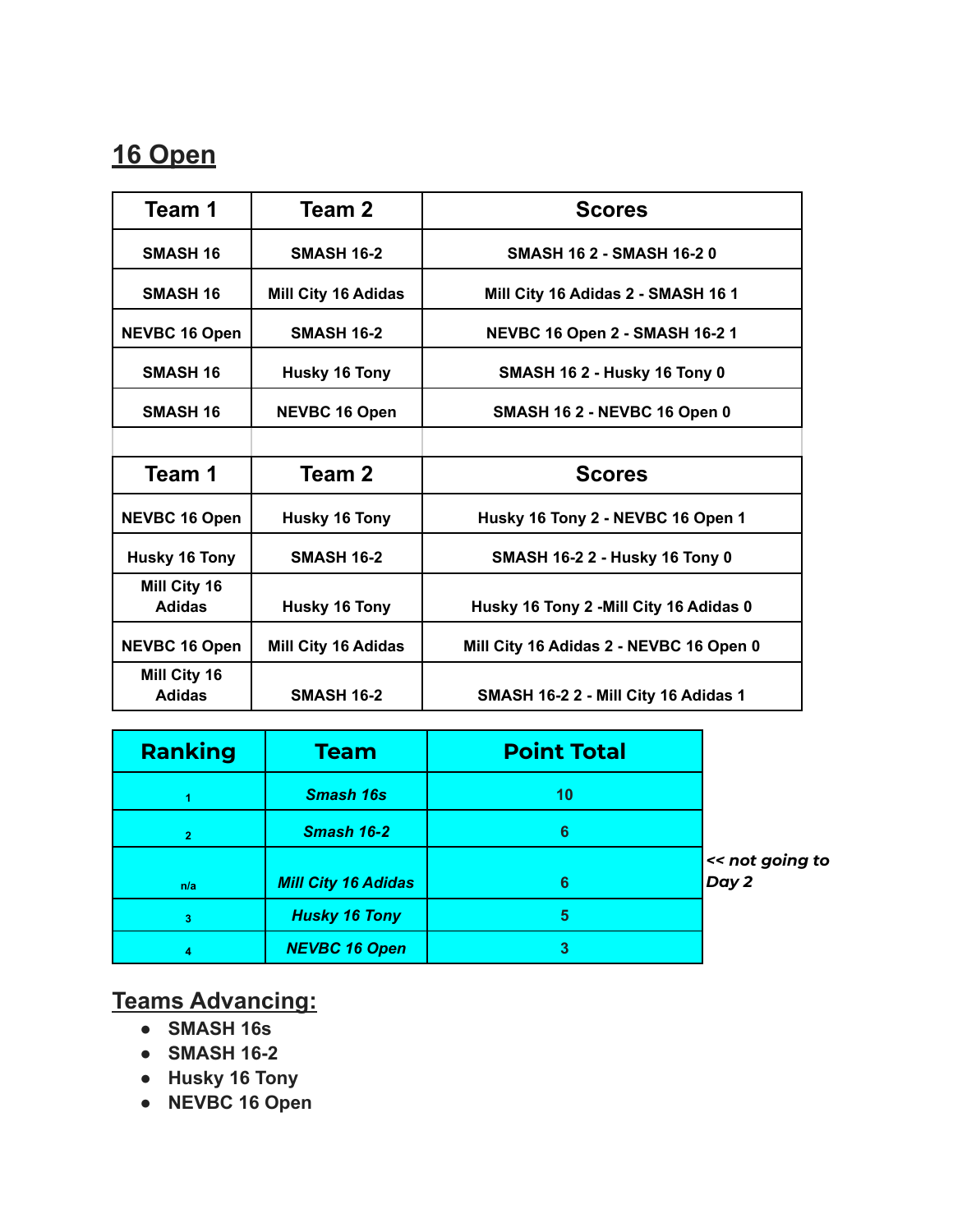| Team 1                     | Team 2             | <b>Scores</b>                                    |
|----------------------------|--------------------|--------------------------------------------------|
| Mill City 17 Adidas Orange | Downstate 17 Black | Mill City 3- Downstate 17 Black 0                |
| NEVBC 17 Open              | Downstate 17 Black | NEVBC 17 Open 3- Downstate 17<br>Black 0         |
| Mill City 17 Adidas Orange | NEVBC 17 Open      | Mill City 17 Adidas Orange 2-<br>NEVBC 17 Open 1 |

| Team 1          | Team 2            | <b>Scores</b>                 |  |
|-----------------|-------------------|-------------------------------|--|
| <b>SMASH 17</b> | <b>SMASH 17-2</b> | SMASH 17 3-SMASH 17-2 0       |  |
| Husky 17 Post   | <b>SMASH 17-2</b> | Husky 17 Post 3- SMASH 17-2 0 |  |
| <b>SMASH 17</b> | Husky 17 Post     | SMASH 17 3-Husky 17 Post 0    |  |

| Ranking | <b>Team</b>                | <b>Point Total</b> |              |
|---------|----------------------------|--------------------|--------------|
|         | <b>Mill City 17 Adidas</b> |                    | << not going |
| n/a     | <b>Orange</b>              | 5                  | to Day 2     |
|         | <b>NEVBC 17 Open</b>       |                    |              |
|         | <b>Downstate 17</b>        |                    |              |
|         | <b>Black</b>               |                    |              |

| <b>SMASH 17s</b>     |  |
|----------------------|--|
| <b>Husky 17 Post</b> |  |
| <b>SMASH 17-2s</b>   |  |

## **Teams Advancing:**

- **● SMASH 17s**
- **● NEVBC 17 Open**
- **● Husky 17 Post**
- **● Downstate 17 Black**